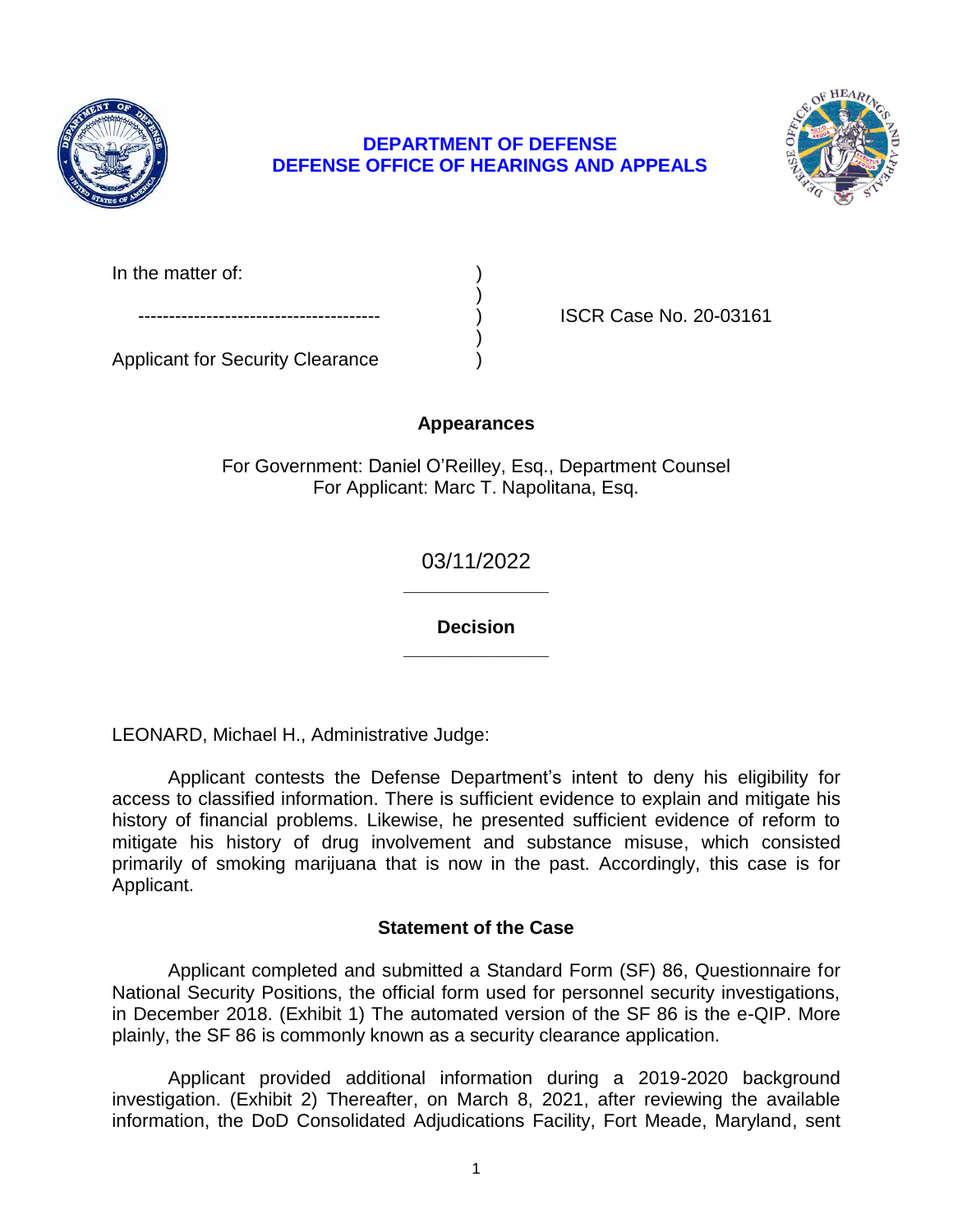Applicant a statement of reasons (SOR) explaining it was unable to find that it was clearly consistent with the national interest to grant him eligibility for access to classified information. The SOR is similar in form and purpose to a complaint, which is the initial pleading that starts a civil action; in some states this pleading is known as a petition; and in criminal law it is a formal charge accusing a person of a criminal offense. Here, the SOR detailed the factual reasons for the action under the security guideline known as Guideline F for financial considerations and Guideline H for drug involvement and substance misuse.

 Applicant answered the SOR admitting the factual allegations, provided a four- page memorandum in explanation, and provided several supporting documents appended to his answer. The various appendices were subsequently admitted at the hearing as Exhibit B. In early July 2021, Applicant retained counsel and requested an in-person hearing. Department Counsel indicated they were ready to proceed on July 6, 2021. Shortly thereafter, the case was received in the Washington Hearing Office. With the assistance of counsel, Applicant filed a supplemental response or answer to the SOR on November 24, 2021. It consists of an 18-page memorandum and numerous documentary matters (at Tabs A-I) in support of Applicant's case. The entire document was admitted at the hearing as Exhibit A.

 The case was assigned to me on November 29, 2021. The hearing took place as scheduled on January 25, 2022. Applicant appeared with counsel. Both Department Counsel and Applicant offered documentary exhibits, which were admitted as Government Exhibits 1-5 and Applicant Exhibits A-C. Applicant was called as a witness and was subject to cross-examination by Department Counsel.

 Exhibit C was admitted pending receipt after the hearing. As things went, Applicant timely submitted several post-hearing documents and they are admitted without objection as follows: (1) Exhibit C—Petition filed with the Army Board for Correction of Military Records, dated September 8, 2021; (2) Exhibit D—university transcript; (3) Exhibit E—record of various payments made to Defense Finance DFAS ticket; (5) Exhibit G—credit history information from Credit Karma (TransUnion and Equifax); (6) Exhibit H—credit scores from Credit Karma (TransUnion and Equifax); and (7) Exhibit I—proof of payment of \$1,009 on a credit card account. Accounting Service (DFAS); (4) Exhibit F—debt and claims management updates and

 The record closed on February 28, 2021. I spoke by telephone with Applicant's Counsel on March 1, 2021, and he indicated that Applicant had no additional matters to submit.

## **Findings of Fact**

 Applicant is a 29-year-old employee who is seeking eligibility for access to classified information for his job as an engineer for a large company in the defense industry. He interviewed for the job in September 2018, received an offer in November 2018, and began work in January 2019. (Tr. 21-23) This is the first time he has applied for a security clearance. He began in an entry-level or associate position and has since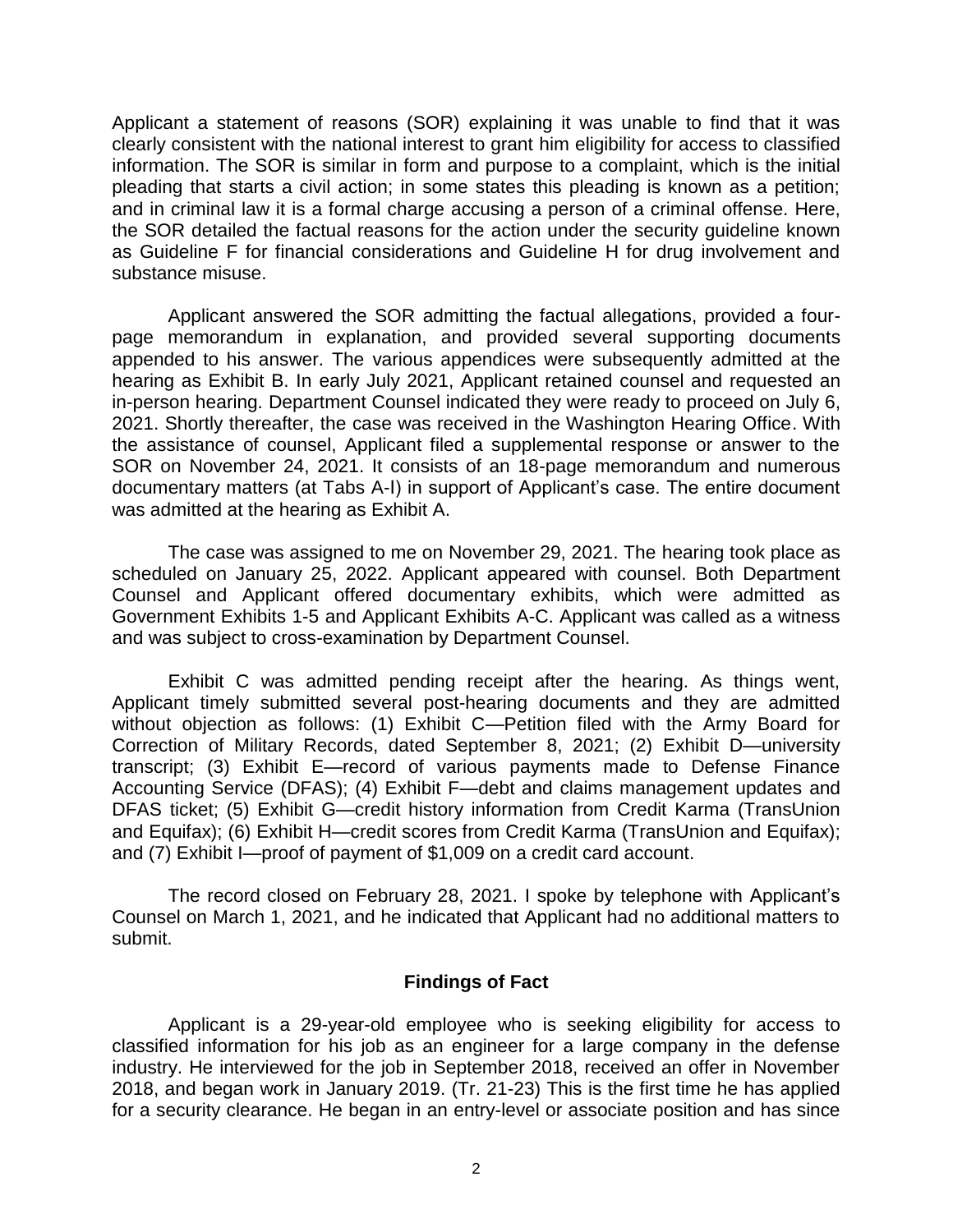been promoted two levels ahead of schedule to a field sales support systems engineer senior. (Exhibit A at Tab C) It is a new positon he started in July 2021 in which he helps manage projects for work in support of a significant military aircraft program. He enjoys his work and desires to continue in his current employment. (Tr. 23) He has never married and has no children, although he has a long-term serious girlfriend he has dated since about December 2019. (Tr. 24; Exhibit A at Tab D) His girlfriend works for the same company and she also holds a security clearance.

 Applicant's educational background includes a bachelor's degree in industrial and operations engineering awarded in December 2018 from a well-regarded state university. (Exhibit D) He received university honors and was named to the dean's list in both April 2017 and April 2018. He started at the state university via an Army ROTC scholarship in September 2009, but had a five-year gap from January 2011 until January 2016, when he returned to his studies at the university. He was in the ROTC program from September 2009 until formally discharged in August 2011. He withdrew from all classes in January 2011, and his academic standing was subsequently changed to mandatory leave. (Exhibit D)

## *A. Applicant's history of financial problems*

 It is this initial period at the university—more than a decade ago now—that resulted in the financial issues in this case. The SOR alleges a history of financial problems consisting of the following: (1) Applicant filed a Chapter 7 bankruptcy case in about October 2014, and he received a discharge in about January 2015; and (2) he is indebted to the Defense Department for an account placed for collection in the amount of about \$34,333. He disclosed both matters in his security clearance application. (Exhibit 1 at Section 26) Understanding how these two matters came about requires a bit more discussion of Applicant's initial period at the university. What follows below is based primarily on information provided by Applicant. (Exhibit A at Tab C and Exhibit C)

 Applicant was required to take an official Army Physical Fitness Test (APFT) as part of the ROTC program during the Winter Semester 2010. (Tr. 26-28) He passed the first two events but failed the third when he became ill during the two-mile run. He was scheduled to retake the APFT the following week but did not due to an injury incurred during an intramural sporting event. He was eventually informed by the ROTC program that he could retake the APFT during the Fall Semester 2010, which he did successfully. In about October or November 2010, Applicant learned that he would not receive the ROTC scholarship money, and that he was responsible for about \$18,000 in costs. (Exhibit 2) Applicant believes this occurred because he did not pass the APFT during Winter Semester 2010.

 This was overwhelming news for the then youthful Applicant. He described the loss of the ROTC scholarship sent him into a downward spiral. He shut down, did not tell his parents, and stopped attending classes. He finished Fall Semester 2010 with a GPA of 0.914, which resulted in loss of the ROTC scholarship. (Exhibit D; Tr. 58-59) He received both the bill for Fall Semester 2010 and Winter Semester 2011 in January 2011 and promptly withdrew from all classes for Winter Semester 2011 and withdrew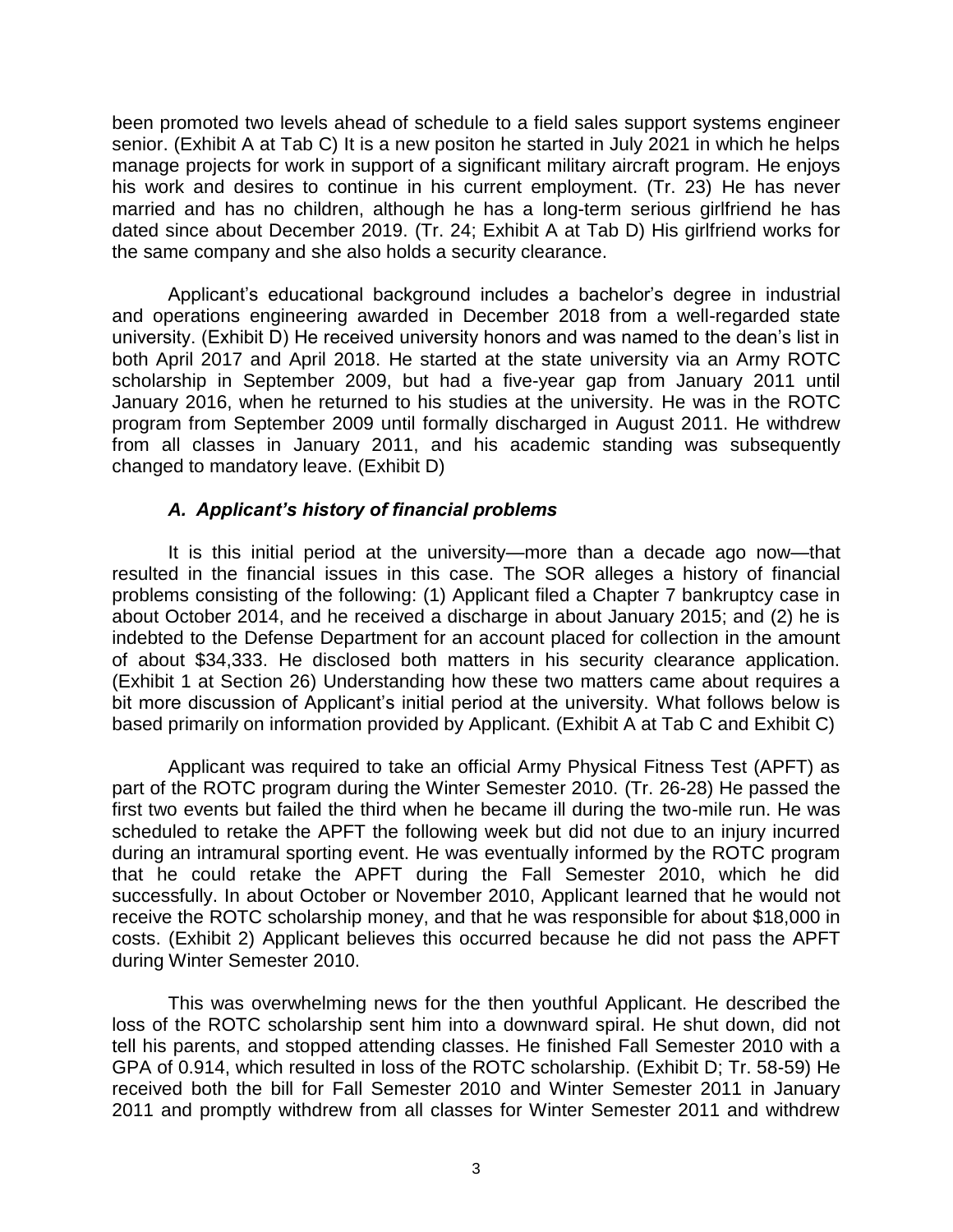from the university to prevent financial liability for the additional semester. His official discharge from the Army ROTC program followed August 2011. (Exhibit B at Appendix FB1) Shortly thereafter, he was billed by the Defense Department for his first two semesters (Fall 2009 and Winter 2010) in the ROTC program. The bill was to recoup monies paid for educational expenses paid by the ROTC program. He proposed to repay the bill via active duty enlisted service, but was denied. The financial ramifications of these circumstances were a total indebtedness of about \$80,000 consisting of \$20,000 in student loans, \$25,000 owed to the university, and \$35,000 owed to the Defense Department. (Tr. 28) He described the indebtedness as "insurmountable." (Tr. 31)

 After withdrawing from the university in January 2011, Applicant began working a series of jobs to support himself. (Tr. 30; Exhibit 1 at Section 13a) The jobs were part- time or full-time and were entry-level jobs in the fields of health care/insurance, construction, and hospitality (waiter and bartender). He relied on the jobs to pay for his living expenses and attempted to repay the university and the Defense Department, although it was difficult to make much progress with his low wages. In 2013, his total income was \$23,287; in 2014, his total income was \$17,603; and in 2015, his total income was \$23,976. (Exhibit B at Appendix FA4) He lost his job working at the bar in about September 2013 when the bar flooded, which was his only source of income at the time. (Tr. 33-34) He returned to working at the bar in about April 2014, having picked up odd jobs here and there in the meantime.

 Shortly thereafter, Applicant decided to seek relief in bankruptcy to resolve the debt owed to the university. He did so because he was unable to make any real progress paying down the indebtedness given his low wages, and he wanted to move 7 bankruptcy petition in October 2014, and received a discharge in January 2015. The bankruptcy court records show his indebtedness was limited to five debts listed on Schedule F (for unsecured nonpriority claims) as follows: (1) a water-utility debt for \$86.50; (2) a government overpayment (the DFAS debt) for \$35,413; (3) a debt to the university for \$25,821; (4) a student loan for \$3,051; and (5) a student loan for \$2,165. (Exhibit 3 and Exhibit B at Appendix FA1 and Appendix FA2) The January 2015 bankruptcy discharge provided relief for the water utility bill (presumably) and the on with his life, return to the university, and have a career. (Tr. 32-33) He filed a Chapter university debt, as the other three were not dischargeable in bankruptcy.

 The university acknowledged the bankruptcy discharge and informed Applicant they had written off his student account debts for tuition and housing. (Exhibit B at Appendix FA3) Subsequently in April 2015, Applicant was able to finish making payment in full for the two student loans listed in the Chapter 7 bankruptcy case. (Exhibit B at Appendix FA 5)

 The DFAS debt appears in a January 2019 credit report as a \$34,333 collection account. (Exhibit 5) It does not appear in a February 2021 credit report, which reflects the Chapter 7 bankruptcy case but no past-due or collection accounts. (Exhibit 4) Likewise, the DFAS debt does not appear in more recent credit reports, none of which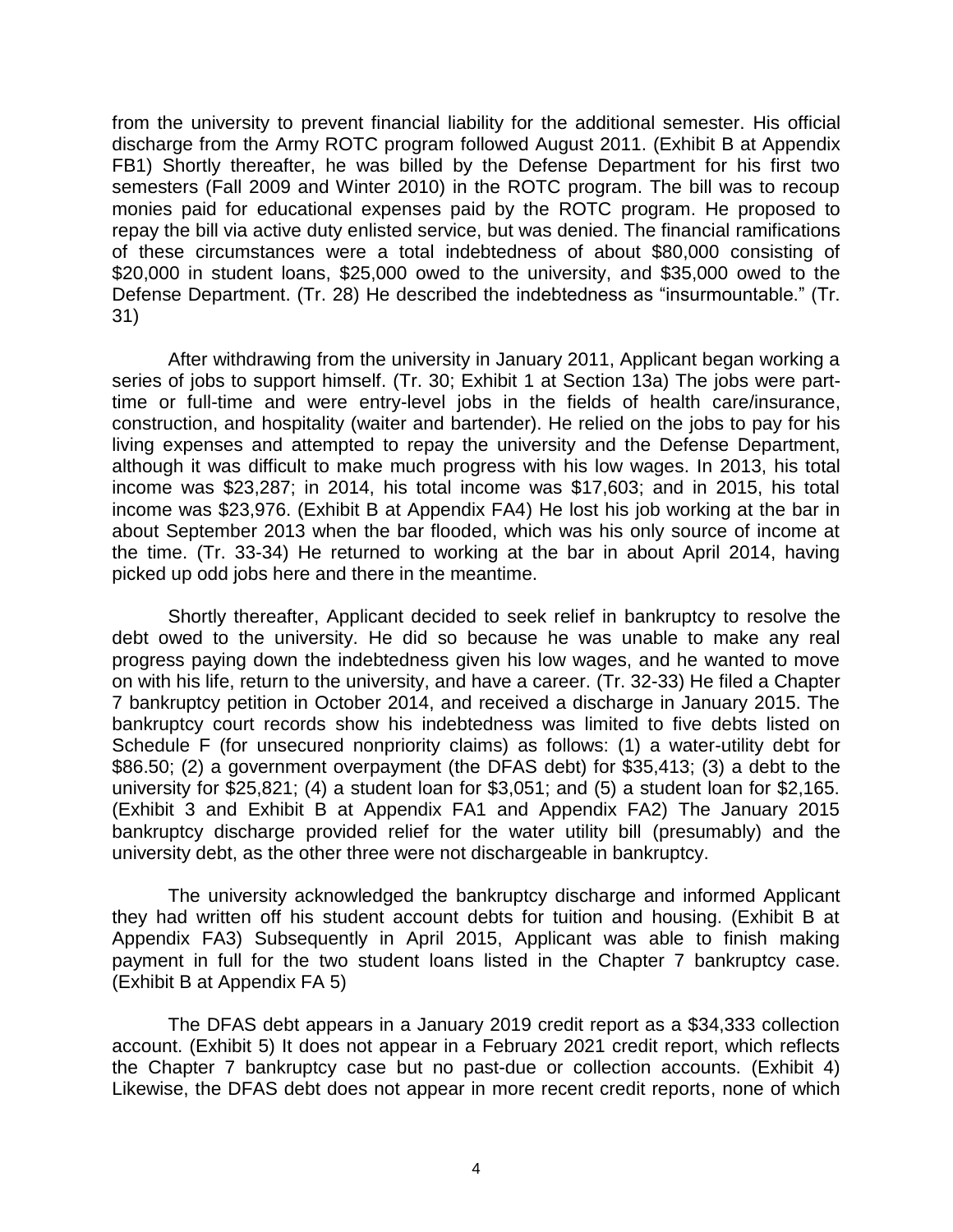reflect past-due or collection accounts. (Exhibit G) Given the age of the DFAS debt, it is likely that it aged off the more recent credit reports.

 Applicant made irregular, sporadic payments on the DFAS debt. Based on records he provided, he had a monthly payment of about \$1,012 on an account balance of \$36,376 as of April 2012; he made payments of \$50, \$50, \$100, \$100, and \$200 during 2012-2014; his account was deemed delinquent by July 2013; his account was in default by August 2013; and the account balance was \$36,207 in November 2013. (Exhibit E)

 In March 2014, the Treasury Department informed Applicant that an income tax refund for \$742 had been applied to the DFAS debt. (Exhibit B at Appendix FB2) In June 2014, in response to a garnishment action, Applicant requested a hardship hearing with the Treasury Department concerning the debt. (Exhibit B at Appendix FB3) The outcome of the hearing was successful, in part, as Treasury determined that his wages could not be garnished at that time, but the debt was otherwise fully enforceable in the amount of \$46,037 as of July 2014. (Exhibit B at Appendix FB4) A few months later in August 2015, Applicant signed a promissory note (for student deferment on has made payment on the debt via interception of his annual income tax refund but has otherwise not provided proof of payments. At some point DFAS closed the collection account, and the debt went into the Treasury's collection system via the offset program, education debts only) with DFAS. (Exhibit B at Appendix FB5) Subsequently, Applicant which collects past-due (delinquent) debts (e.g., child-support payments) that people owe to state and federal agencies.

 Applicant is now seeking relief from the DFAS debt. (Tr. 35-36) Specifically, on September 8, 2021, he filed a petition with the U.S. Army Board for Correction of Military Records (ABCMR) seeking a waiver of recoupment of the educational debt incurred via his ROTC scholarship or, in the alternative, reduction of the educational debt to a substantial degree. (Exhibit C) The basis of his dispute is that the ROTC officials did not provide him correct or complete information regarding an option to withdraw from the ROTC contract within the first year without financial liability or consequences (the so-called one-and-done rule). (Tr. 36; Exhibit C) The delay in filing a petition with the ABCMR is due to Applicant's ignorance as a layman, and he became aware of ABCMR process when he retained counsel. (Tr. 35-36) The petition was pending before the ABCMR at the time of the hearing in this case and it is expected to take some time before the petition is acted upon.

Applicant's current financial situation is now much improved. His entry-level salary with his current employer was \$60,000 and it has since increased to \$93,000. (Tr. 67) He's taken steps to educate himself in the field of personal finance and completed online financial education or counseling courses. (Tr. 37-38; Exhibit A at Tab G) He used a motorcycle when he relocated for his current job, which allowed him to delay buying a new car. (Tr. 40-41) He does not carry a balance on credit card accounts. (Exhibits G and I) He repaid two student loans before he returned to the university, and he is current with his student loans now. As of March 2021, he had made all required payments for 114 consecutive months. (Exhibit B at Appendix FA9) The most recent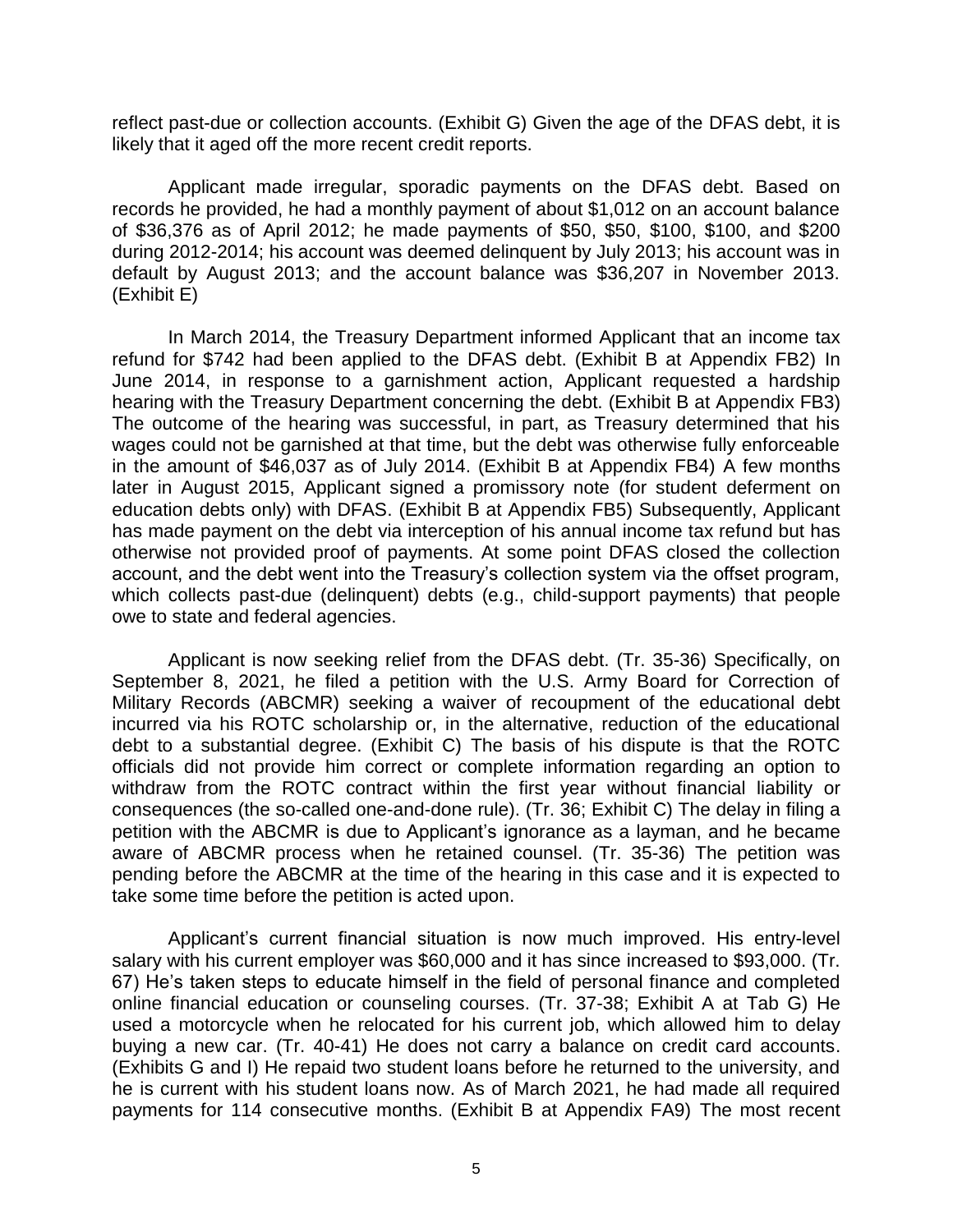credit reports reflect no derogatory information other than the bankruptcy. (Exhibits 5 and G) Post-bankruptcy, he has steadily increased his credit scores and now has scores of 730 and 734, which are considered good. (Exhibit H)

#### *B. Applicant's history of drug involvement and substance misuse*

 Applicant disclosed a history of drug involvement and substance misuse in his security clearance application. (Exhibit 1 at Section 23) He did so because it was the right thing to do. (Tr. 75) He provided additional information during his background investigation. (Exhibit 2) His primary drug of choice was marijuana, which he used from about July 2008 to about September 2018. He was introduced to marijuana through a friend in high school. He denied using marijuana at the university when he was in the ROTC program. (Tr. 60-61) He explained that before returning to the university, he worked in a college bar where people would frequently decompress after work, which involved using marijuana multiple times per week. After he returned to the university in January 2016, he used marijuana almost every day in the evenings as a way to deal with stress, as a sleep aid, and in social settings too. He described himself as a regular user of marijuana during 2016, 2017, and for about half of 2018. (Tr. 50, 68-69) His involvement with marijuana included purchasing it about once a month, but he never sold it. (Tr. 69)

 In addition to marijuana, Applicant disclosed using cocaine and Ecstasy, and he Ritalin. (Exhibit 1) He estimated using cocaine about a half a dozen times from about March 2012 to May 2015. He described his cocaine use as sporadic. It occurred when he was offered cocaine by acquaintances, and he used it by "gumming it" as opposed to snorting it. He never purchased cocaine and he never sought it out. He used Ecstasy once in 2015 when he attended a music festival. He used it with a friend who wanted to use it at the time. He misused the medications during 2010-2018. He used them as a reported misusing (without a prescription) the medications Adderall, Vyvanse, and study aid to help him complete school work and study for exams.

 Applicant's last instance of illegal drug involvement occurred in September 2018. He used marijuana during that month, but stopped after notified that he had a job interview with his current employer. (Tr. 42-43) He explained that he quickly realized the potential of the prospective job and did not want to do anything to ruin or jeopardize it. He has never failed a drug test, including the pre-employment drug test he took for his current job. (Tr. 61, 77) He also expressed a good understanding of his employer's drug-free workplace policy, to include that it prohibits off-duty illegal drug use too. (Tr. The results were favorable as the evaluation concluded that he did not meet diagnostic 77-78) He self-referred for a substance-use-disorders evaluation in November 2021. criteria for any substance. (Exhibit A at Tab I)

 Applicant noted that his girlfriend, who holds a security clearance, is wholly against marijuana use as well as illegal drug use in general. (Tr. 78) In addition, he has dissociated himself from negative influences, including illegal drugs. (Exhibit A at Tab C, ¶ 6) He also submitted a number of declarations from family, friends, and co-workers. The family members are two younger brothers, one of whom is an active duty Army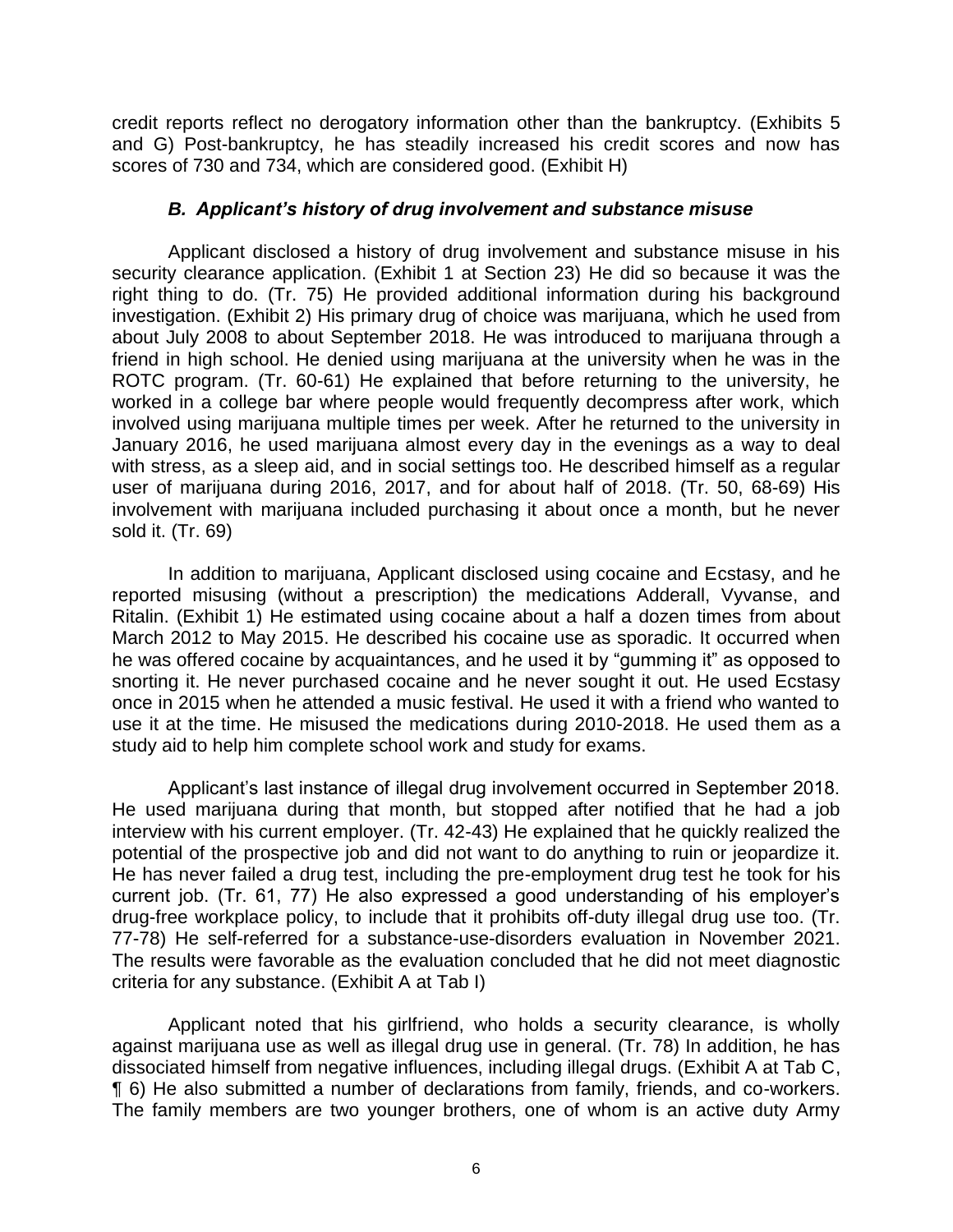officer and the other is a student enrolled at a U.S. military academy. His supporters speak emphatically about his many favorable character traits and profess that previous drug involvement is a thing of the past.

 Applicant intends to continue to refrain from illegal drug use or substance misuse of any kind. To that end, he executed a signed statement of intent wherein he promised not to illegally use any drugs, to include marijuana, in the future; and he further agreed that any such violation shall be grounds for automatic revocation of any security clearance. (Exhibit A at Tab H)

#### **Law and Policies**

 Defense Directive 5220.6, *Defense Industrial Personnel Security Clearance Review Adjudicative Guidelines for Determining Eligibility for Access to Classified Information or*  This case is adjudicated under Executive Order (E.O.) 10865*, Safeguarding Classified Information within Industry* (February 20, 1960), as amended; Department of *Program* (January 2, 1992), as amended (Directive); and the *National Security Eligibility to Hold a Sensitive Position* (AG), effective June 8, 2017.

It is well-established law that no one has a right to a security clearance.<sup>1</sup> As noted by the Supreme Court in *Department of the Navy v. Egan*, "the clearly consistent standard indicates that security clearance determinations should err, if they must, on the side of denials."2 Under *Egan*, Executive Order 10865, and the Directive, any doubt about whether an applicant should be allowed access to classified information will be resolved in favor of protecting national security. In *Egan*, the Supreme Court stated that the burden of proof is less than a preponderance of evidence.<sup>3</sup> The Appeal Board has followed the Court's reasoning, and a judge's findings of fact are reviewed under the substantial-evidence standard.<sup>4</sup>

 There is no presumption in favor of granting, renewing, or continuing eligibility for access to classified information.<sup>5</sup> Under the Directive, the parties have the following burdens: (1) Department Counsel has the burden of presenting evidence to establish facts alleged in the SOR that have been controverted; (2) an applicant is responsible for presenting evidence to refute, explain, extenuate, or mitigate facts that have been admitted or proven; and (3) an applicant has the ultimate burden of persuasion to obtain a favorable clearance decision.<sup>6</sup>

 $\overline{a}$ 

3 484 U.S. at 531.

<sup>1</sup>*Department of the Navy v. Egan*, 484 U.S. 518, 528 (1988) ("it should be obvious that no one has a 'right' to a security clearance"); *Duane v. Department of Defense*, 275 F.3d 988, 994 (10<sup>th</sup> Cir. 2002) (no right to a security clearance).

<sup>2 484</sup> U.S. at 531.

<sup>4</sup> ISCR Case No. 01-20700 (App. Bd. Dec. 19, 2002) (citations omitted).

<sup>5</sup> ISCR Case No. 02-18663 (App. Bd. Mar. 23, 2004).

 $6$  Directive, Enclosure 3,  $\P$  $\P$  E3.1.14 and E3.1.15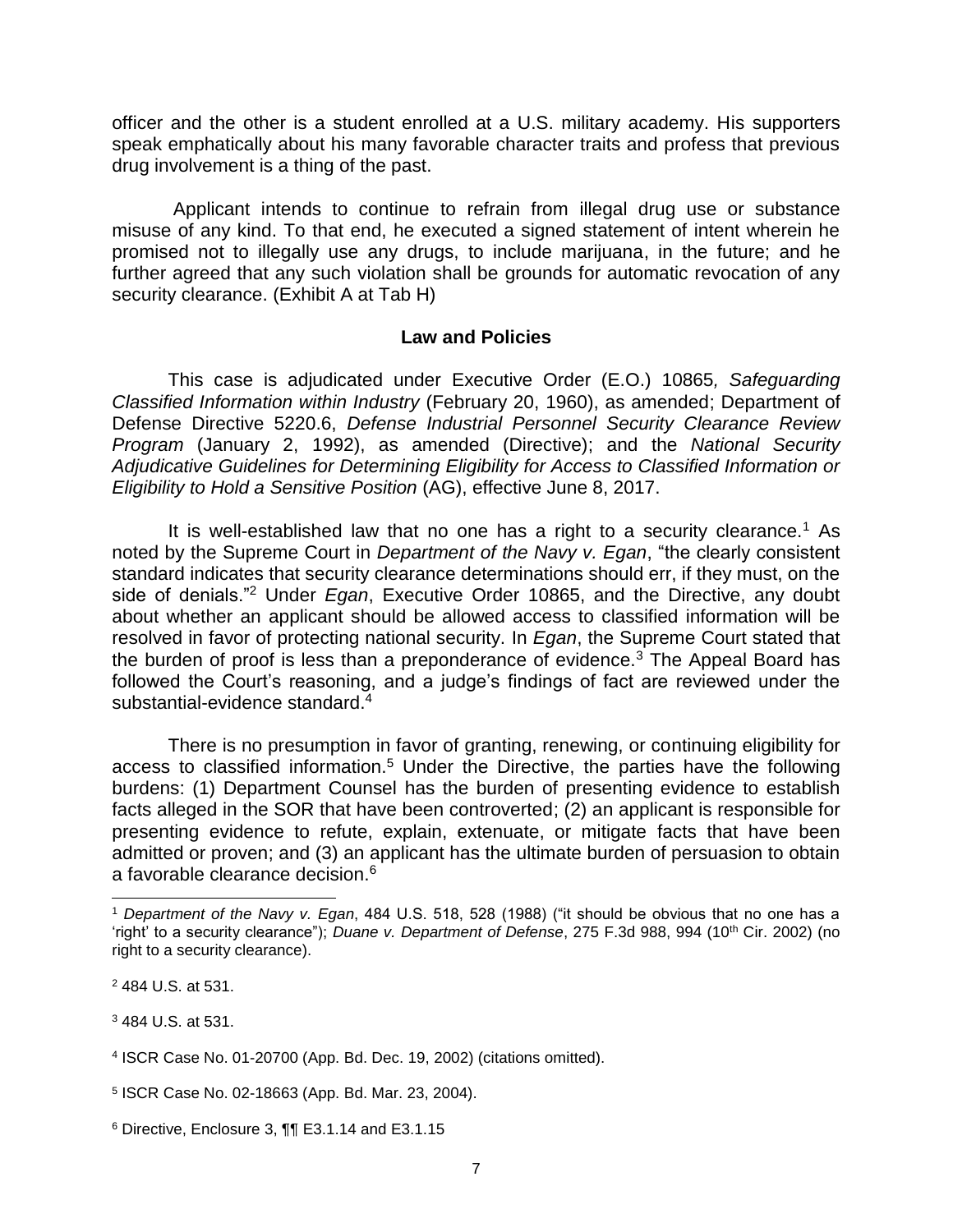#### **Discussion**

 Under Guideline F for financial considerations, the suitability of an applicant may be questioned or put into doubt when that applicant has a history of excessive indebtedness or financial problems or difficulties. The overall concern is set forth in AG ¶ 18 as follows:

Failure or inability to live within one's means, satisfy debts, and meet financial obligations may indicate poor self-control, lack of judgment, or unwillingness to abide by rules and regulations, all of which can raise questions about an individual's reliability, trustworthiness, and ability to protect classified or sensitive information. . ..

 The concern is broader than the possibility that a person might knowingly compromise classified or sensitive information to obtain money or something else of value. It encompasses concerns about a person's self-control, judgment, and other important qualities. A person who is financially irresponsible may also be irresponsible, unconcerned, or negligent in handling and safeguarding classified or sensitive information.

 In analyzing the facts of this case, I considered the following disqualifying conditions as most pertinent:

AG **[19(a)** inability to satisfy debts; and

AG ¶ 19(c) a history of not meeting financial obligations.

 The evidence supports a conclusion that Applicant has a history of financial problems or difficulties that is sufficient to raise a security concern under Guideline F. The disqualifying conditions noted above apply.

 Likewise, in analyzing the facts of this case, I considered the following mitigating conditions as most pertinent:

AG ¶ 20(a) the behavior happened so long ago, was so infrequent, or occurred under such circumstances that it is unlikely to recur and does not cast doubt on the [person's] current reliability, trustworthiness, or good judgment;

AG ¶ 20(b) the conditions that resulted in the financial problem were largely beyond the person's control (e.g., loss of employment, a business clear victimization by predatory lending practices, or identity theft), and the downturn, unexpected medical emergency, a death, divorce or separation, individual act responsibly under the circumstances; and

AG ¶ 20(e) the [person] has a reasonable basis to dispute the legitimacy of the past-due debt which is the cause of the problem and provides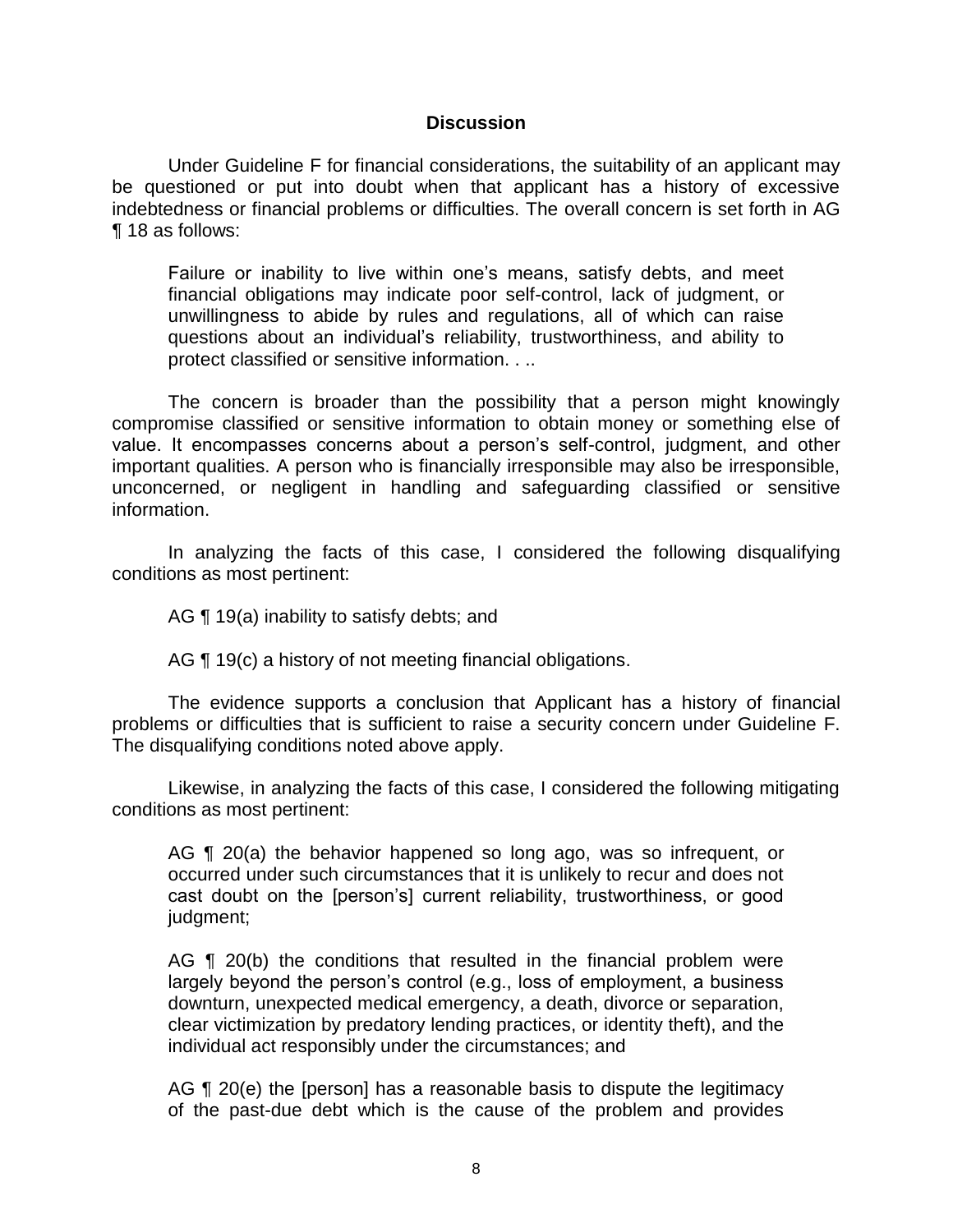documented proof to substantiate the basis of the dispute or provides evidence of actions to resolve the issue.

 The mitigating condition at AG ¶ 20(a) applies in Applicant's favor. His history of financial problems arose due to his participation in an Army ROTC program during in "insurmountable" debt, as characterized by Applicant. (Tr. 31) It no longer casts doubt on his current security suitability in light of the fact that Chapter 7 bankruptcy case lawful, legitimate steps to dispute the DFAS debt. Moreover, Applicant has affirmatively demonstrated that recurrence is a low-probability event by returning to the university in 2009-2010 and subsequent disenrollment therefrom under circumstances that resulted occurred several years ago (2014-2015) and has not recurred. Applicant is also taking 2016 and graduating in 2018, which did not result in similar financial problems.

 The mitigating condition at AG ¶ 20(b) also applies. The conditions that resulted in Applicant's financial problems during 2009-2010 were largely beyond the control of the then youthful and inexperienced Applicant. He was unaware of the so-called one- and-done rule for ROTC cadets and therefore was unable to take advantage of it to avoid financial liability. Likewise, he has acted responsibly under the circumstances. First, after withdrawing from the university in January 2011, he had a series of low-wage jobs to support himself and used any extra money to repay debt (e.g., two student loans were paid off in 2015 and he made irregular payments on the DFAS debt). Second, payments were also made on the DFAS debt by interception of Applicant's annual federal income tax refund, which is not considered a purely voluntary payment. Still, Applicant deserves a bit of credit; after all, he earned the money that was intercepted. Third, he used a Chapter 7 bankruptcy to resolve a large debt owed to the university after concluding he had no other viable options given his low wages. This provided him with a "fresh start" as contemplated by bankruptcy law, although the DFAS debt was not dischargeable. Fourth, he then put himself in a position to return to the university in January 2016, continued working part-time jobs, and earned an engineering degree in December 2018. Given these circumstances, I conclude Applicant acted responsibly.

 The mitigating condition at AG ¶ 20(e) applies to the outstanding DFAS debt. As detailed in the petition to the ABCMR, Applicant is disputing the debt, or seeking a substantial reduction of the debt, because he claims he should have been permitted to withdraw from the ROTC program within the first year without financial consequences, but he was not informed of that fact. (Exhibit C). I make no findings or conclusions concerning the procedural correctness or merits of his ABCMR petition, which are beyond the scope of this case. But his petition is sufficient establish a reasonable basis to dispute the DFAS debt within the meaning of AG ¶ 20(e).

 Overall, I was impressed by Applicant's grit and persistence to overcome a difficult situation. Some people would have simply given up. Applicant buckled down and worked low-wage jobs, paid what he was able to pay, used the lawful process of bankruptcy to resolve one debt, and then returned to the same university where his financial problems began. He earned an engineering degree allowing him to transition from low-wage jobs to the white-collar workforce. It is also apparent that Applicant is conducting his current financial affairs responsibly. Note, long-standing caselaw from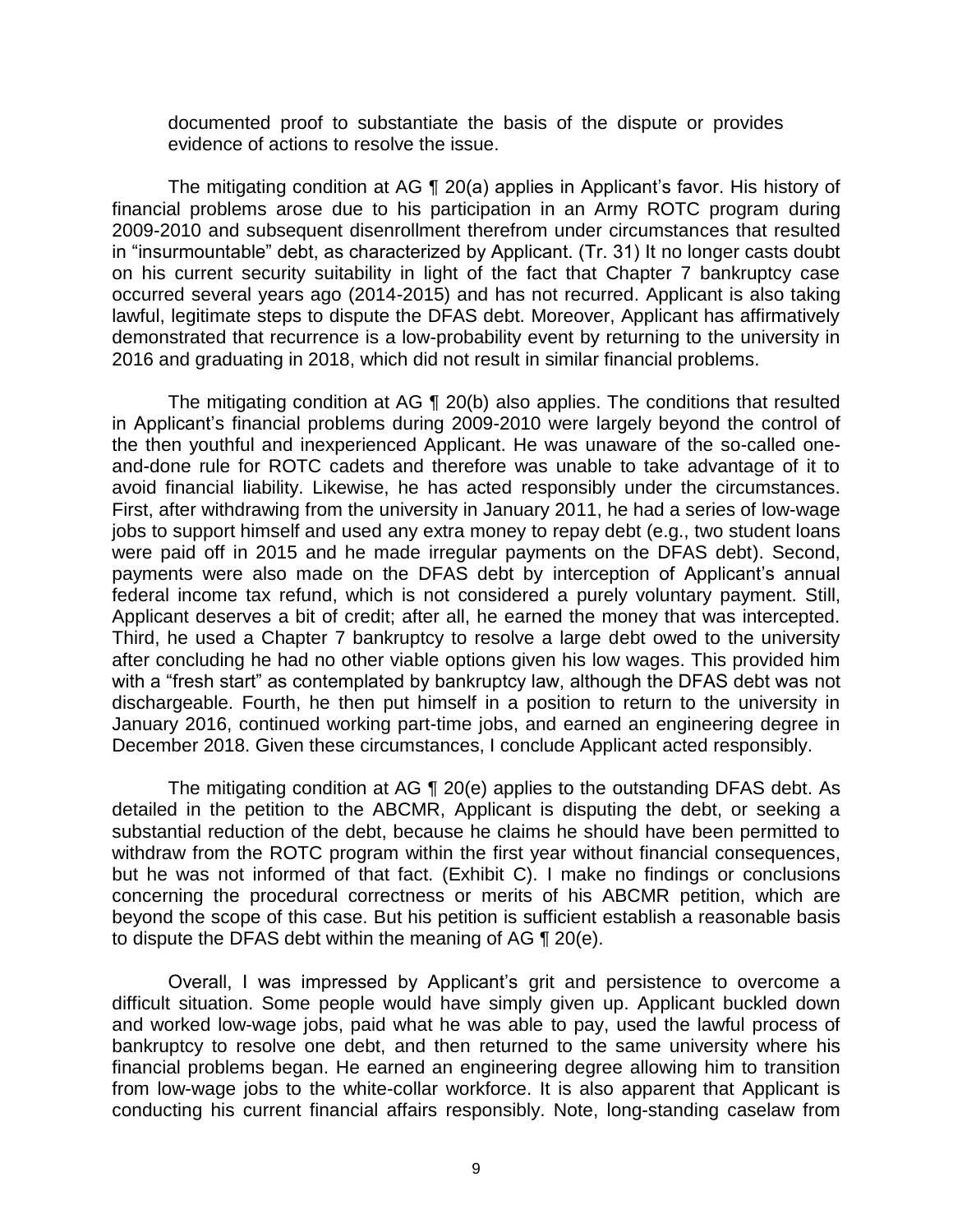the Appeal Board is consistent and clear that a security clearance case is not a debt- collection procedure. And this case is an example of why that is so. Overall, there is sufficient evidence to explain and mitigate his history of financial problems. Accordingly, the matters under Guideline F are decided for Applicant.

 Under Guideline H for drug involvement and substance misuse, the concern as set forth in AG ¶ 24 is that:

[t]he illegal use of controlled substances, to include the misuse of prescriptions and non-prescription drugs, and the use of other substances that cause physical or mental impairment or are used in a manner inconsistent with their intended purpose, can raise questions about an individual's reliability and trustworthiness, both because such behavior may lead to physical or psychological impairment and because it raises questions about a person's ability or willingness to comply with laws, rules, and regulations. . . .

 In addition to the above matters, I note that the Director of National Intelligence (DNI), acting in his capacity as the Security Executive Agent (SecEA), issued an October 25, 2014 memorandum concerning adherence to federal laws prohibiting marijuana use. In doing so, the DNI emphasized three things. First, no state can authorize violations of federal law, including violations of the Controlled Substances Act, which identifies marijuana as a Schedule I controlled drug. Second, changes to state national security adjudicative guidelines. And third, a person's disregard of federal law concerning the use, sale, or manufacture of marijuana remains relevant when making laws (and the laws of the District of Columbia) concerning marijuana use do not alter the eligibility decisions for sensitive national security positions.

 The DNI recently updated or clarified guidance for marijuana-related issues in security clearance adjudications via a December 21, 2021 memorandum, which states in pertinent part the following:

[Federal] agencies are instructed that prior recreational marijuana use by an individual may be relevant to adjudications but not determinative. The SecEA has provided direction in [the adjudicative guidelines] to agencies that requires them to use a "whole-person concept." This requires adjudicators to carefully weigh a number of variables in an individual's life to determine whether that individual's behavior raises a security concern, if at all, and whether that concern has been mitigated such that the individual may now receive a favorable adjudicative determination. Relevant mitigations include, but are not limited to, frequency of use and whether the individual can demonstrate that future use is unlikely to recur, including by signing an attestation or other such appropriate mitigation. Additionally, in light of the long-standing federal law and policy prohibiting illegal drug use while occupying a sensitive position or holding a security clearance, agencies are encouraged to advise prospective national security workforce employees that they should refrain from any future marijuana use upon initiation of the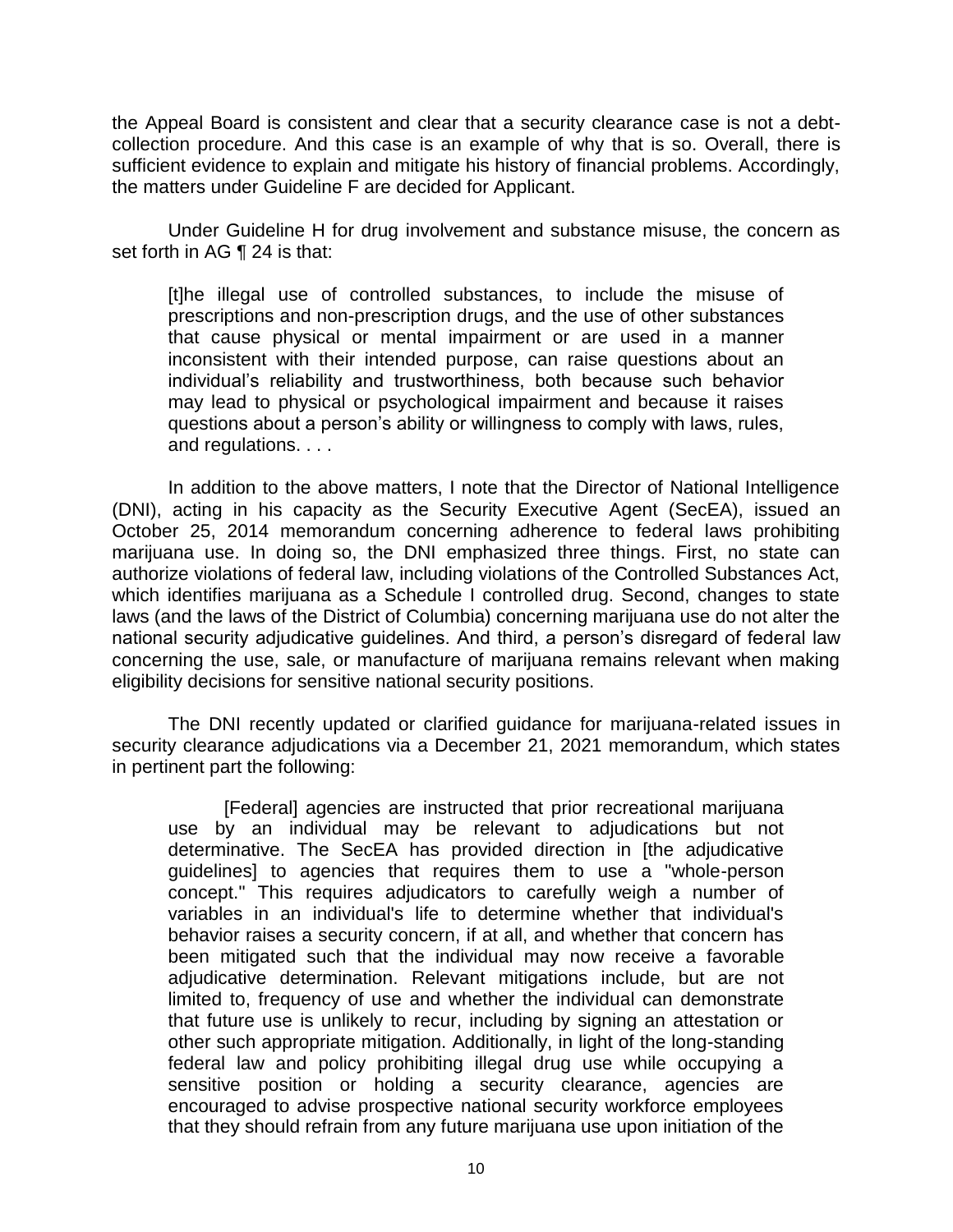national security vetting process, which commences once the individual signs the certification contained in the Standard Form 86 (SF 86), Questionnaire for National Security Positions.7

 In analyzing the facts of this case, I considered the following disqualifying and mitigating conditions as most pertinent:

AG ¶ 25(a) any substance misuse;

 AG ¶ 25(c) illegal possession of a controlled substance, including cultivation, processing, manufacture, purchase, sale, or distribution; or possession of drug paraphernalia;

AG ¶ 26(a) the behavior happened so long ago, was so infrequent, or happened under such circumstances that it is unlikely to recur or does not cast doubt on the individual's current reliability, trustworthiness, or good judgment; and

 substance misuse, provides evidence of actions taken to overcome this problem, and has established a pattern of abstinence, including but not limited to: (1) disassociation from drug-using associates and contacts; (2) changing or avoiding the environment where drugs were used; and (3) providing a signed statement of intent to abstain from all drug involvement and substance misuse, acknowledging that any future involvement or AG ¶ 26(b) the individual acknowledges his or her drug involvement and misuse is grounds of revocation of national security eligibility.

 I have considered the totality of Applicant's drug involvement and substance misuse as outlined in the findings of fact, including his last known marijuana usage in September 2018. The date is significant because it preceded his entry into the defense- industry workforce, and it preceded his application for a security clearance, in which he disclosed his drug involvement. Had his drug involvement continued after submitting his December 2018 SF 86, I probably would have decided the Guideline H matters differently.

 Addressing the individual drugs, Applicant misused the prescription medications as a study aid and that misuse ended in about April 2018. His illegal use of Ecstasy occurred once in 2015, which is more than five years ago. His sporadic use of cocaine was limited to about a half a dozen times during 2012-2015, which was also more than five years ago. His illegal use of marijuana was prolonged over about a decade until it ended in September 2018. He was a frequent or regular user of marijuana during 2016, 2017, and for about half of 2018. He also purchased marijuana. I view his prolonged

 $\overline{a}$  $7$  SecEA Clarifying Guidance Concerning Marijuana for Agencies Conducting Adjudications of Persons Proposed for Eligibility for Access to Classified Information or Eligibility to Hold a Sensitive Position, dated December 21, 2021, at page 2.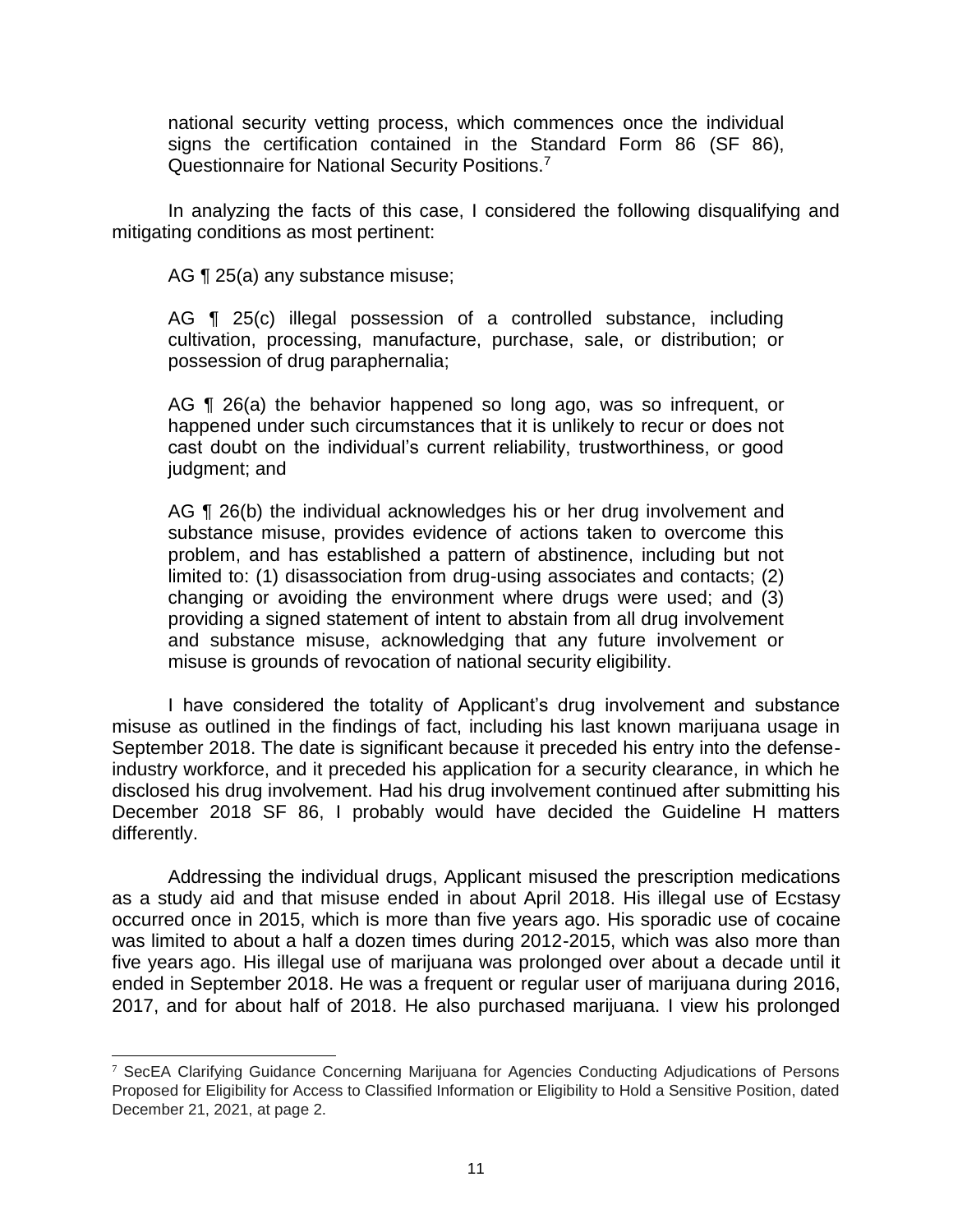involvement with marijuana as the most serious matter. The disqualifying conditions noted above apply.

Although Applicant's past use of marijuana and other drug misconduct raise a security concern, these matters should be put in perspective. The Appeal Board has made multiple favorable decisions in cases involving applicants with long-term or significant histories of marijuana involvement. For example, in 1998, the Appeal Board affirmed a favorable decision for a 41-year-old applicant with a 24-year history of marijuana use, who had used marijuana during his military service, and who had used marijuana after being granted a security clearance.<sup>8</sup> Second, in 1999, the Appeal Board affirmed a favorable decision for a 37-year-old applicant who started using marijuana at a party in 1996, and used marijuana one to two times daily for three months in 1998.<sup>9</sup> Third, again in 1999, the Appeal Board affirmed a favorable decision for a 28-year-old applicant who smoked marijuana nine months before the record closed, who smoked marijuana over a ten-year-period, and who smoked marijuana while working as a security professional in violation of his employer's policy.<sup>10</sup> And fourth, in 2004, the Appeal Board reversed an unfavorable decision against a 50-year-old applicant with a 28-year history (1996 to December 1997) of regular, although occasional, marijuana use culminating in his arrest for drug-related criminal conduct.<sup>11</sup> Applicant's marijuana involvement and other drug misconduct, while a 20-something student or working in the same college town, does not rise to the same level or degree of seriousness as noted in the four cases above.

 The DNI's clarified guidance is also informative, as the facts and circumstances here appear to align with that guidance. To review, Applicant smoked marijuana for a prolonged period; he was a frequent or regular marijuana user for two to three years; he stopped using marijuana in September 2018 upon notification of a job interview in the defense industry; he disclosed his marijuana use and other drug involvement in his security clearance application; he cooperated during the security-clearance process; and, significantly, he has abstained from marijuana use or other drug misconduct for more than three years (September 2018-January 2022).

 Consistent with the DNI's guidance, Applicant refrained from any future marijuana use upon initiation of the national security vetting process, which commences once the individual signs the certification contained in the SF 86. Actually, his drug misconduct ceased a couple of months before he signed the SF 86. He is now working

l

 <sup>8</sup>ISCR Case No. 97-0803 (App. Bd. Jun. 19, 1998) (*See* administrative judge's decision for underlying facts and circumstances).

<sup>9</sup>ISCR Case No. 99-0675 (App. Bd. Nov. 16, 1999) (*See* administrative judge's decision for underlying facts and circumstances).

<sup>&</sup>lt;sup>10</sup> ISCR Case No. 98-0611 (App. Bd. Nov. 1, 1999) (*See* administrative judge's decision and remand decision for underlying facts and circumstances).

<sup>11</sup>ISCR Case No. 02-08032 (App. Bd. May 14, 2004) (*See* administrative judge's decision for underlying facts and circumstances).